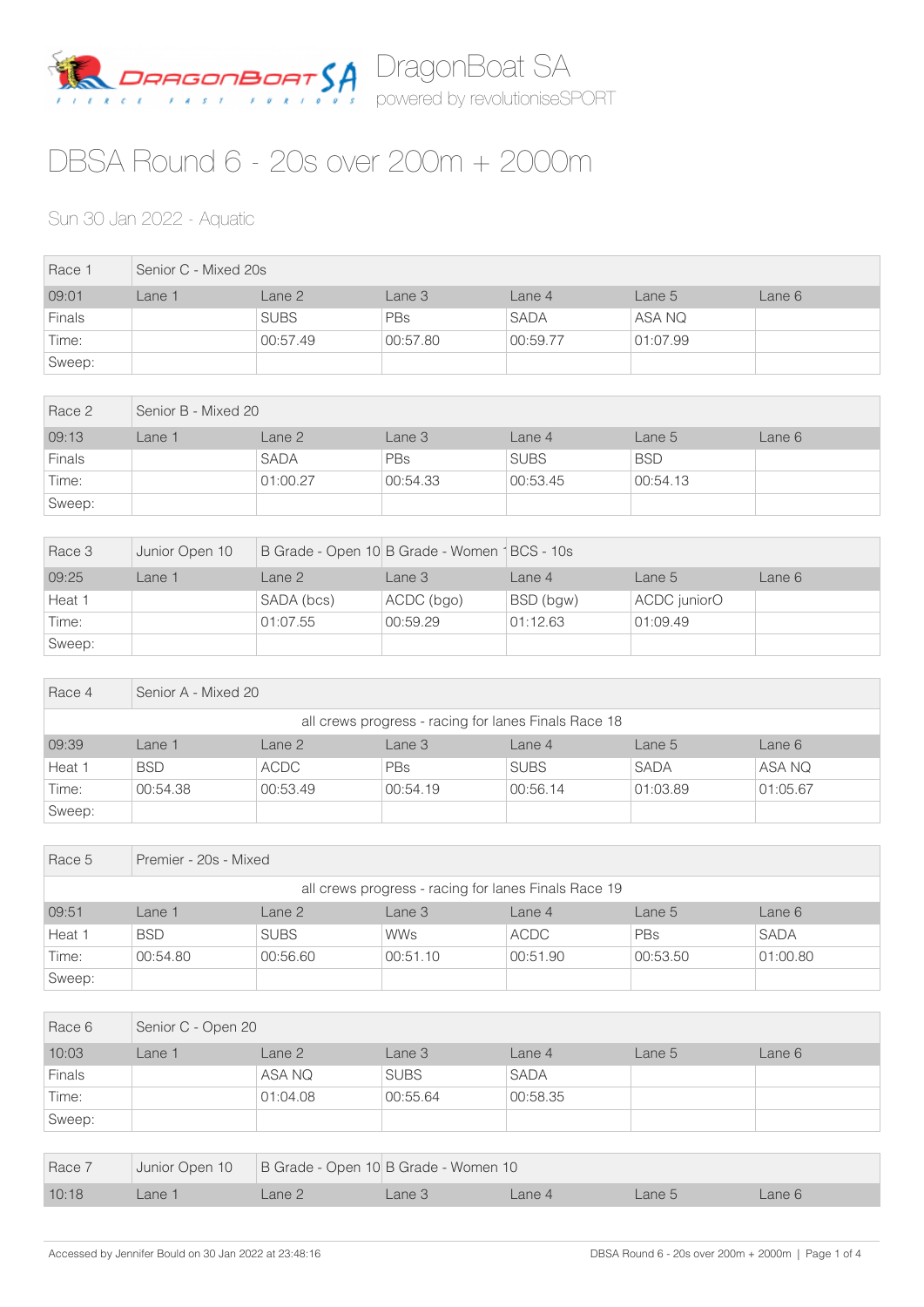| Heat 2 | ACDC juniorO | BSD (bgw) | ACDC (bgo) |  |
|--------|--------------|-----------|------------|--|
| Time:  | 01:11.83     | 01:15.63  | 01:05.53   |  |
| Sweep: |              |           |            |  |

| Race 8                                                                                             |             | Premier - Mixed 20 - 2000m |             |            |            |        |  |  |  |
|----------------------------------------------------------------------------------------------------|-------------|----------------------------|-------------|------------|------------|--------|--|--|--|
| 20 second time gap between crews at the start line                                                 |             |                            |             |            |            |        |  |  |  |
| time penalty (25 seconds) added to WWs finish time                                                 |             |                            |             |            |            |        |  |  |  |
| for being inside 1 buoy (5sec) and not maintaining 2 metres of clear water between paddles (20sec) |             |                            |             |            |            |        |  |  |  |
| 10:30                                                                                              | Lane 1      | Lane 2                     | Lane 3      | Lane 4     | Lane 5     | Lane 6 |  |  |  |
| <b>Finals</b>                                                                                      | <b>SADA</b> | <b>BSD</b>                 | <b>ACDC</b> | <b>PBs</b> | <b>WWs</b> |        |  |  |  |
| Time:                                                                                              | 13:23.27    | 11:58.07                   | 11:46.94    | 11:46.73   | 11:34.78   |        |  |  |  |
| Sweep:                                                                                             |             |                            |             |            |            |        |  |  |  |

| Race 9        | Senior B - Women 20 |             |          |          |        |        |  |  |
|---------------|---------------------|-------------|----------|----------|--------|--------|--|--|
| 10:56         | Lane 1              | Lane 2      | Lane 3   | Lane 4   | Lane 5 | Lane 6 |  |  |
| <b>Finals</b> |                     | <b>SADA</b> | SUBS NQ  | PBs      |        |        |  |  |
| Time:         |                     | 01:00.54    | 01:00.71 | 00:59.88 |        |        |  |  |
| Sweep:        |                     |             |          |          |        |        |  |  |

| Race 10       | Senior B - Open 20 |            |             |             |          |        |  |  |
|---------------|--------------------|------------|-------------|-------------|----------|--------|--|--|
| 11:08         | Lane 1             | Lane 2     | Lane 3      | Lane 4      | Lane 5   | Lane 6 |  |  |
| <b>Finals</b> |                    | <b>BSD</b> | <b>SUBS</b> | <b>SADA</b> | ASA NQ   |        |  |  |
| Time:         |                    | 00:54.61   | 00:54.57    | 01:07.41    | 01:07.71 |        |  |  |
| Sweep:        |                    |            |             |             |          |        |  |  |

| Race 11 | Senior A - Women 20 |            |             |          |             |        |  |  |
|---------|---------------------|------------|-------------|----------|-------------|--------|--|--|
| 11:19   | Lane 1              | Lane 2     | Lane 3      | Lane 4   | Lane 5      | Lane 6 |  |  |
| Finals  |                     | <b>BSD</b> | <b>SUBS</b> | PBs      | <b>SADA</b> |        |  |  |
| Time:   |                     | 00:59.20   | 00:59.20    | 00:59.70 | 01:06.40    |        |  |  |
| Sweep:  |                     |            |             |          |             |        |  |  |

| Race 12 | Senior A - Open 20 |             |             |            |          |        |  |  |
|---------|--------------------|-------------|-------------|------------|----------|--------|--|--|
| 11:29   | _ane 1             | Lane 2      | Lane 3      | Lane 4     | Lane 5   | Lane 6 |  |  |
| Finals  |                    | <b>SADA</b> | <b>SUBS</b> | <b>BSD</b> | ASA NQ   |        |  |  |
| Time:   |                    | 01:04.98    | 00:53.86    | 00:53.63   | 01:06.27 |        |  |  |
| Sweep:  |                    |             |             |            |          |        |  |  |

| Race 13 | Junior Open 10 | B Grade - Open 10 B Grade - Women   BCS - 10s |            |           |              |        |
|---------|----------------|-----------------------------------------------|------------|-----------|--------------|--------|
| 11:43   | ∟ane 1         | Lane 2                                        | Lane 3     | Lane 4    | Lane $51$    | Lane 6 |
| Heat 2  | SADA (bcs)     |                                               | ACDC (bgo) | BSD (bgw) | ACDC juniorO |        |
| Time:   | 01:09.83       |                                               | 01:04.41   | 01:14.12  | 01:10.43     |        |
| Sweep:  |                |                                               |            |           |              |        |

| Race 14                                              | Premier - 20s - Women |            |             |          |          |        |  |  |
|------------------------------------------------------|-----------------------|------------|-------------|----------|----------|--------|--|--|
| all crews progress - racing for lanes Finals Race 20 |                       |            |             |          |          |        |  |  |
| 11:56                                                | Lane 1                | Lane 2     | Lane 3      | Lane 4   | Lane 5   | Lane 6 |  |  |
| Heat 1                                               |                       | <b>BSD</b> | <b>SUBS</b> | SADA     | PBs      |        |  |  |
| Time:                                                |                       | 00:59.10   | 00:59.31    | 01:02.09 | 00:59.30 |        |  |  |
| Sweep:                                               |                       |            |             |          |          |        |  |  |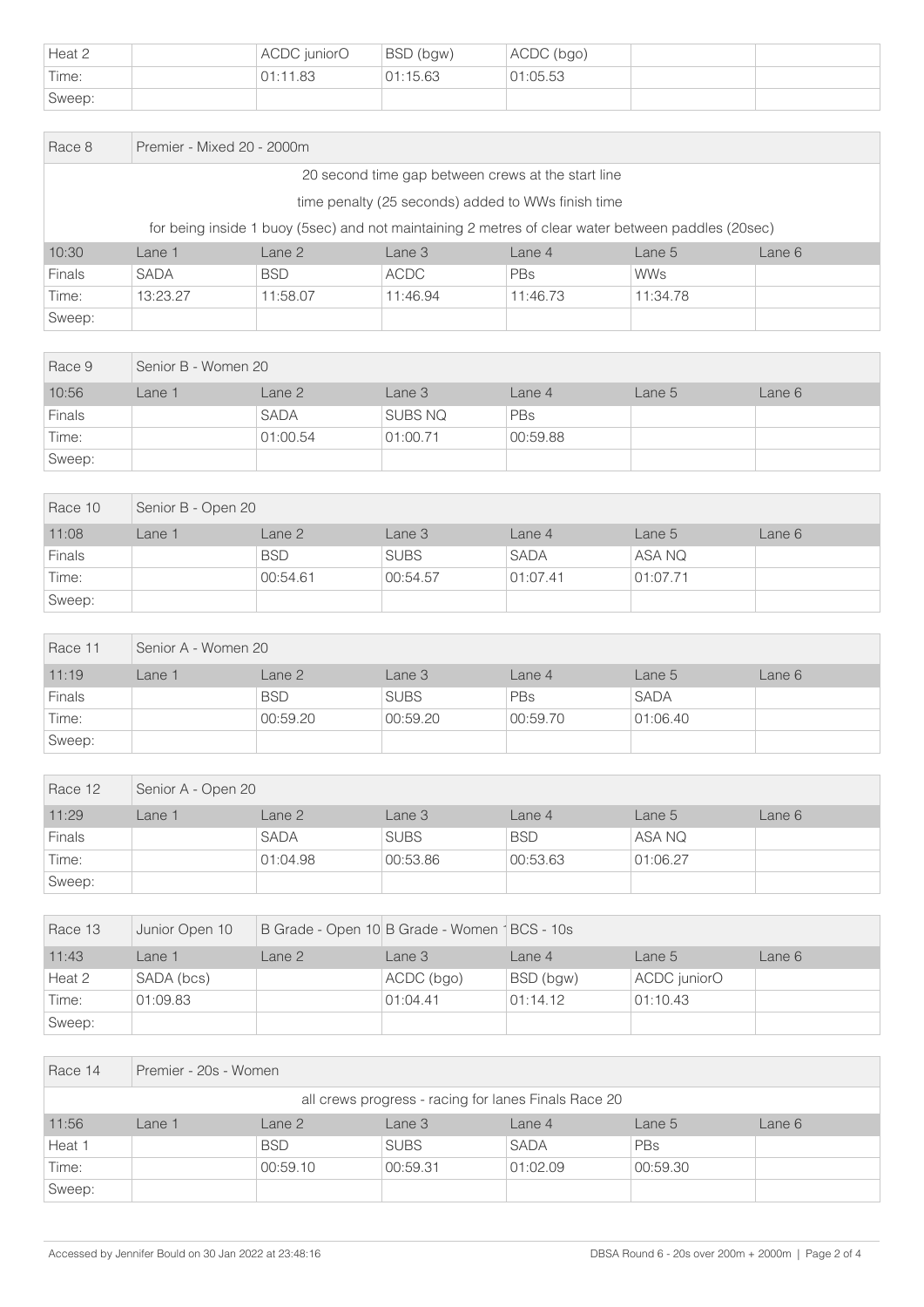| Race 15 | Premier - 20s - Open                                 |             |            |            |             |        |  |  |
|---------|------------------------------------------------------|-------------|------------|------------|-------------|--------|--|--|
|         | all crews progress - racing for lanes Finals Race 21 |             |            |            |             |        |  |  |
| 12:02   | Lane 1                                               | Lane 2      | Lane 3     | Lane 4     | Lane 5      | Lane 6 |  |  |
| Heat 1  |                                                      | <b>ACDC</b> | <b>WWs</b> | <b>BSD</b> | <b>SADA</b> |        |  |  |
| Time:   |                                                      | 00:51.75    | 00:51.22   | 00:53.24   | 01:01.60    |        |  |  |
| Sweep:  |                                                      |             |            |            |             |        |  |  |

| Race 16                                                  | Premier - Open 20   Premier - Women 20 - 2000m     |                   |            |            |             |        |  |  |
|----------------------------------------------------------|----------------------------------------------------|-------------------|------------|------------|-------------|--------|--|--|
| Premier Open 2K crew 1st to leave followed by PW2K crews |                                                    |                   |            |            |             |        |  |  |
|                                                          | 20 second time gap between crews at the start line |                   |            |            |             |        |  |  |
| 12:18                                                    | Lane 1                                             | Lane <sub>2</sub> | Lane 3     | Lane $4$   | Lane 5      | Lane 6 |  |  |
| <b>Finals</b>                                            | <b>WWs</b>                                         | SADA (pw2K)       | PBs (pw2K) | BSD (pw2K) | SUBS (pw2K) |        |  |  |
| Time:                                                    | 11:36.21                                           | 13:37.09          | 00:00.00   | 00:00.00   | 13:09.66    |        |  |  |
| Sweep:                                                   |                                                    |                   |            |            |             |        |  |  |

| Race 17 | Junior Open 10 |              | B Grade - Open 10 B Grade - Women 10 |            |        |        |  |
|---------|----------------|--------------|--------------------------------------|------------|--------|--------|--|
| 12:44   | Lane 1         | Lane 2       | Lane 3                               | Lane $4$   | Lane 5 | Lane 6 |  |
| Heat 4  |                | ACDC juniorO | BSD (bgw)                            | ACDC (bgo) |        |        |  |
| Time:   |                | 01:14.33     | 01:14.65                             | 01:07.73   |        |        |  |
| Sweep:  |                |              |                                      |            |        |        |  |

| Race 18                   | Senior A - Mixed 20 |            |             |          |             |          |  |  |
|---------------------------|---------------------|------------|-------------|----------|-------------|----------|--|--|
| lane placings from Race 4 |                     |            |             |          |             |          |  |  |
| 12:56                     | Lane 1              | Lane 2     | Lane 3      | Lane 4   | Lane 5      | Lane 6   |  |  |
| Finals                    | <b>SADA</b>         | <b>BSD</b> | <b>ACDC</b> | PBs      | <b>SUBS</b> | ASA NQ   |  |  |
| Time:                     | 01:03.20            | 00:53.60   | 00:53.77    | 00:53.20 | 00:53.40    | 01:05.00 |  |  |
| Sweep:                    |                     |            |             |          |             |          |  |  |

| Race 19                   |             | Premier - 20s - Mixed |            |             |            |             |  |  |  |
|---------------------------|-------------|-----------------------|------------|-------------|------------|-------------|--|--|--|
| lane placings from Race 5 |             |                       |            |             |            |             |  |  |  |
| 13:10                     | Lane 1      | Lane 2                | Lane 3     | Lane 4      | Lane 5     | Lane 6      |  |  |  |
| <b>Finals</b>             | <b>SUBS</b> | <b>PBs</b>            | <b>WWs</b> | <b>ACDC</b> | <b>BSD</b> | <b>SADA</b> |  |  |  |
| Time:                     | 00:58.60    | 00:52.20              | 00:51.10   | 00:52.00    | 00:53.10   | 01:01.47    |  |  |  |
| Sweep:                    |             |                       |            |             |            |             |  |  |  |

| Race 20 | Premier - 20s - Women      |             |            |          |             |        |  |  |
|---------|----------------------------|-------------|------------|----------|-------------|--------|--|--|
|         | lane placings from Race 14 |             |            |          |             |        |  |  |
| 13:24   | Lane 1                     | Lane 2      | Lane 3     | Lane 4   | Lane 5      | Lane 6 |  |  |
| Finals  |                            | <b>SUBS</b> | <b>BSD</b> | PBs      | <b>SADA</b> |        |  |  |
| Time:   |                            | 00:59.65    | 00:58.30   | 00:57.57 | 01:03.64    |        |  |  |
| Sweep:  |                            |             |            |          |             |        |  |  |

| Race 21                    | Premier - 20s - Open |            |            |             |             |        |  |  |
|----------------------------|----------------------|------------|------------|-------------|-------------|--------|--|--|
| lane placings from Race 15 |                      |            |            |             |             |        |  |  |
| 13:35                      | Lane 1               | Lane 2     | Lane 3     | Lane 4      | Lane 5      | Lane 6 |  |  |
| Finals                     |                      | <b>BSD</b> | <b>WWs</b> | <b>ACDC</b> | <b>SADA</b> |        |  |  |
| Time:                      |                      | 00:53.70   | 00:51.60   | 00:52.30    | 01:02.80    |        |  |  |
| Sweep:                     |                      |            |            |             |             |        |  |  |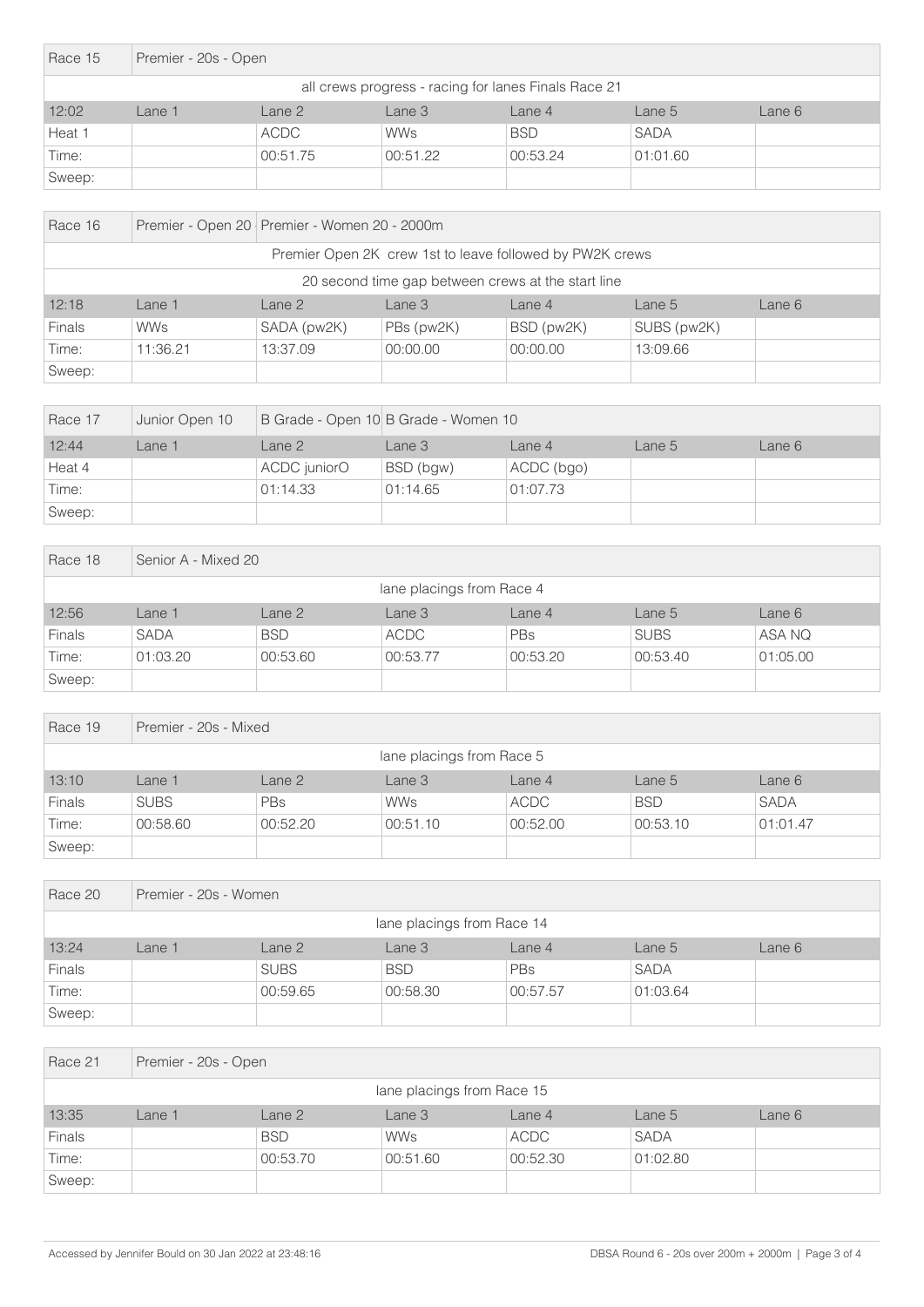| Race 22       | State Team Challenge |                   |                                   |                 |                                        |            |  |
|---------------|----------------------|-------------------|-----------------------------------|-----------------|----------------------------------------|------------|--|
| 13:56         | Lane 1               | Lane <sub>2</sub> | Lane 3                            | Lane $4$        | Lane $51$                              | Lane 6     |  |
|               | <b>DBSA</b>          |                   | DBSA State Team   DBSA State Team | DBSA State Team | <b>DBSA State Team DBSA State Team</b> |            |  |
| <b>Finals</b> | <b>Dragonmites</b>   | - Senior B        | - Premiers                        | - Senior A      | - Senior C                             | - Regional |  |
| Time:         | 01:02.49             | 00:53.08          | 00:52.90                          | 00:00.00        | 00:54.40                               | 00:00.00   |  |
| Sweep:        |                      |                   |                                   |                 |                                        |            |  |